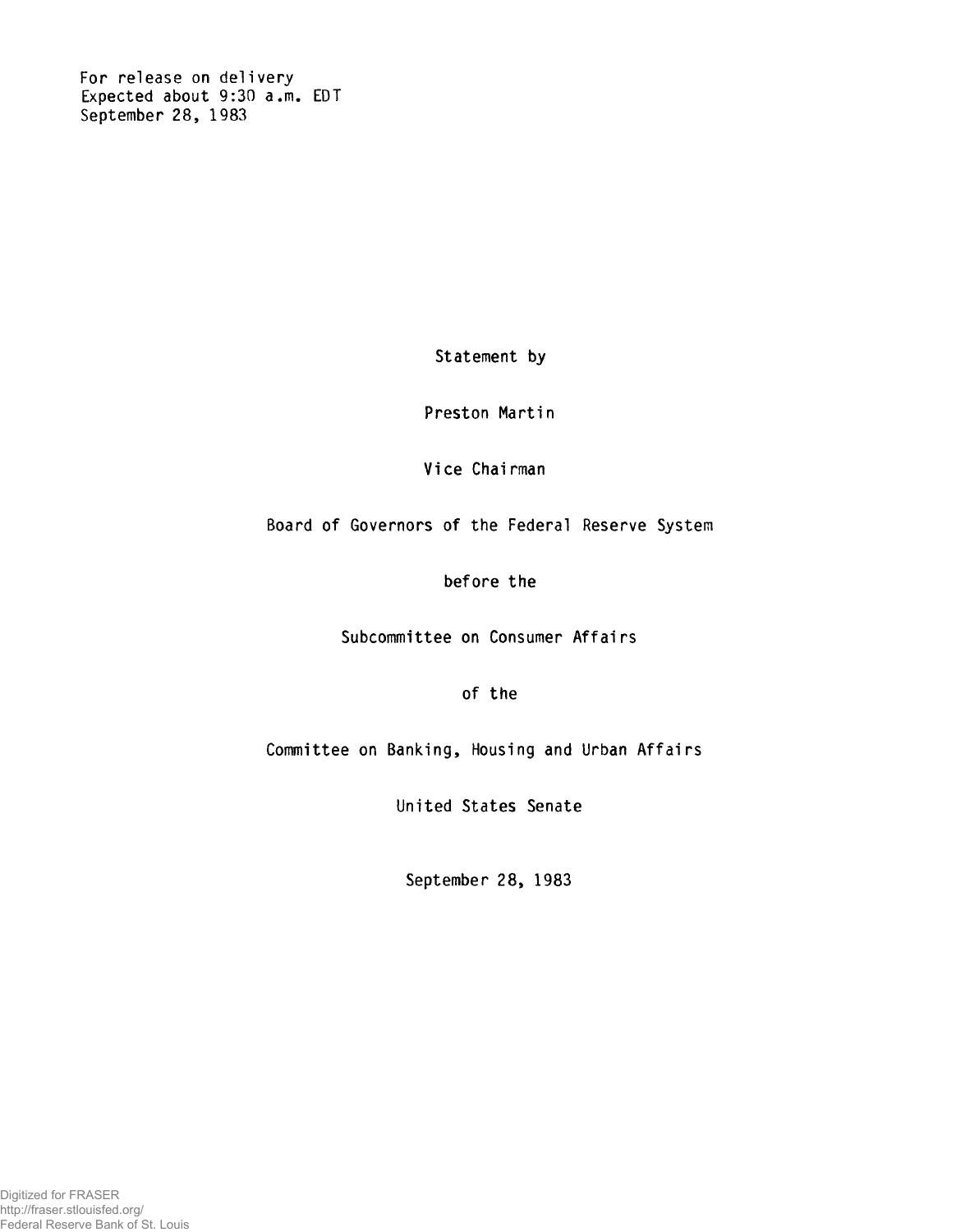**I am pleased to appear before this subcommittee to present the views of the Federal Reserve Board on S. 573 — the "Fair Deposit Availability Act of 1983." This bill addresses the practice of depository institutions prohibiting a depositor from withdrawing funds represented by a newly deposited check for some period. This is often referred to as "delayed availability." The bill requires disclosure of an institution's policy regarding delayed availability, calculation of interest from the time the institution receives provisional credit for a check deposited into an interest-bearing account, use of standard endorsement procedures, and prompt notification of a decision not to pay because of insufficient funds or other reasons.**

**Although the Board's surveys of consumers and the recording of consumer complaints do not indicate that a majority of consumers have frequent problems with delayed availability, our information does not indicate that the problems are in any way trivial. The problems caused by delayed availability range from minor inconvenience, to service charges for checks written before deposits are deemed "good," to hardships caused by the depositor's inability to use needed funds. Two states, New York and California, have already passed legislation on the subject. These laws, which go further than S.573, not only require the disclosure of "hold" policies, but also direct state officials to establish, by regulation, what constitutes reasonable delays under different ci rcumstances.**

**I have changed residence enough to understand the concerns that have been expressed about certain delayed funds availability policies, and am sympathetic to the problems that customers, particularly new depositors, can experience. As I see it there are two situations giving rise to problems -- those instances**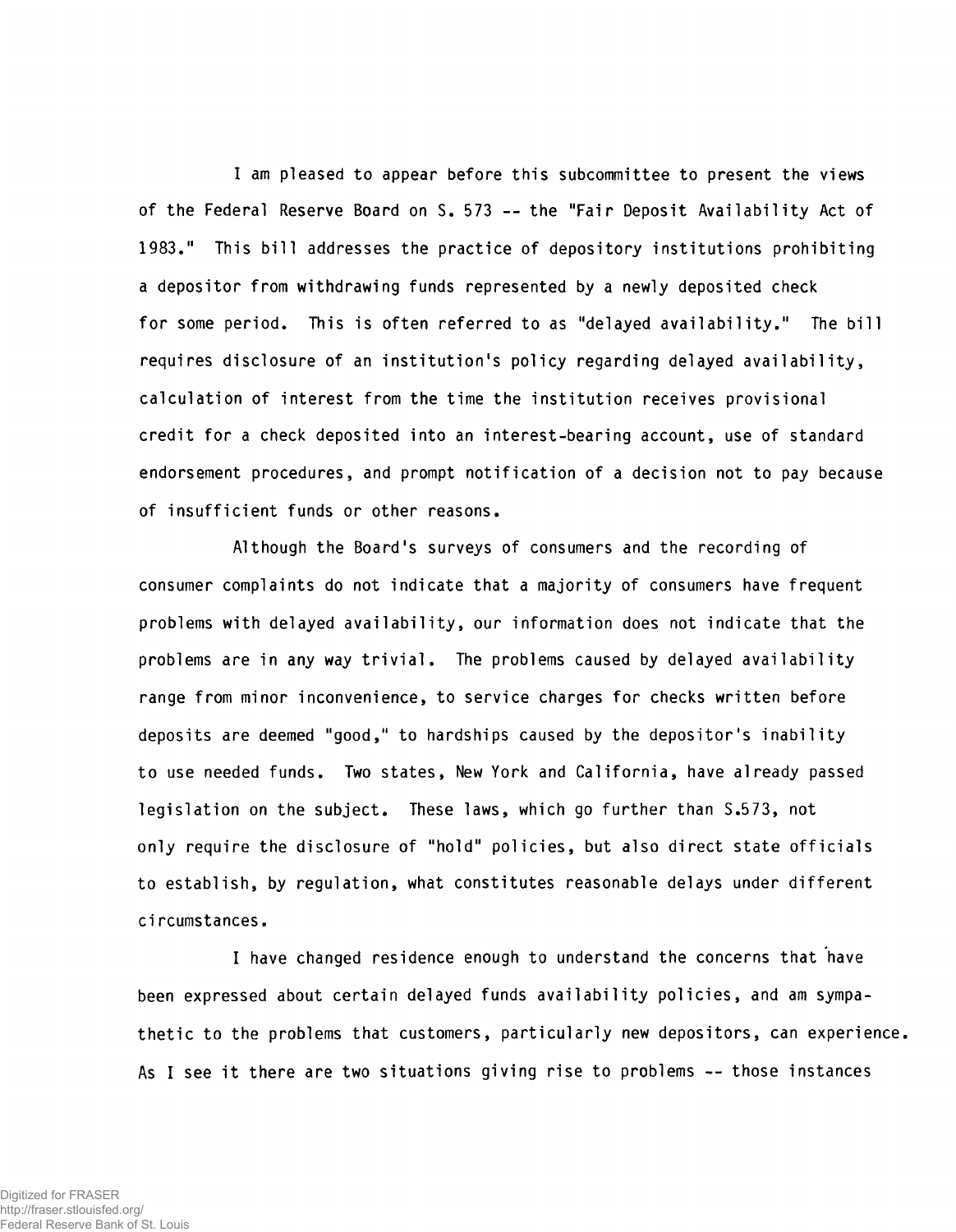**in which the practice is not disclosed in advance, and those times when an institution's policy can be construed as so inflexible or unreasonable that it imposes an undue hardship on its customers.**

**In considering the question of delayed funds availability, it is important, however, to recognize that the practice in some form is inherent within the structure of our check payment system. Since the passage of the Monetary Control Act of 1980 there has been considerable impetus within the financial industry to arrive at greater efficiency in the collection of checks. Notwithstanding this progress, it still takes up to two days for an institution to receive provisional credit for a check. In addition to this delay, it may take several days longer for a check that is not honored by the paying institution to be returned. Without going into the details of that system, which are outlined in Attachment A, these delays give rise to the argument that institutions are exposed to risk of loss in releasing funds before allowing for the time for an unpaid check to be returned. As long as the payments system involves the movement of paper checks from one point to another, there will be delays in the check collection process that may justify an institution delaying availability of funds to some depositors on some items to protect against such ri sks.**

**In conjunction with- our responsibilities under the Monetary Control Act, the Federal Reserve has made a number of operational changes in our check collection operations, several of which offer the promise of accelerating collection. These include improving our transportation system to speed the physical movement of checks and establishing later hours during which institutions can deposit checks for collection and for us to present them for payment. We have also proposed a program to accelerate collection of checks drawn on high dollar volume institutions located in cities remote from a Federal Reserve**

**-** 2 **-**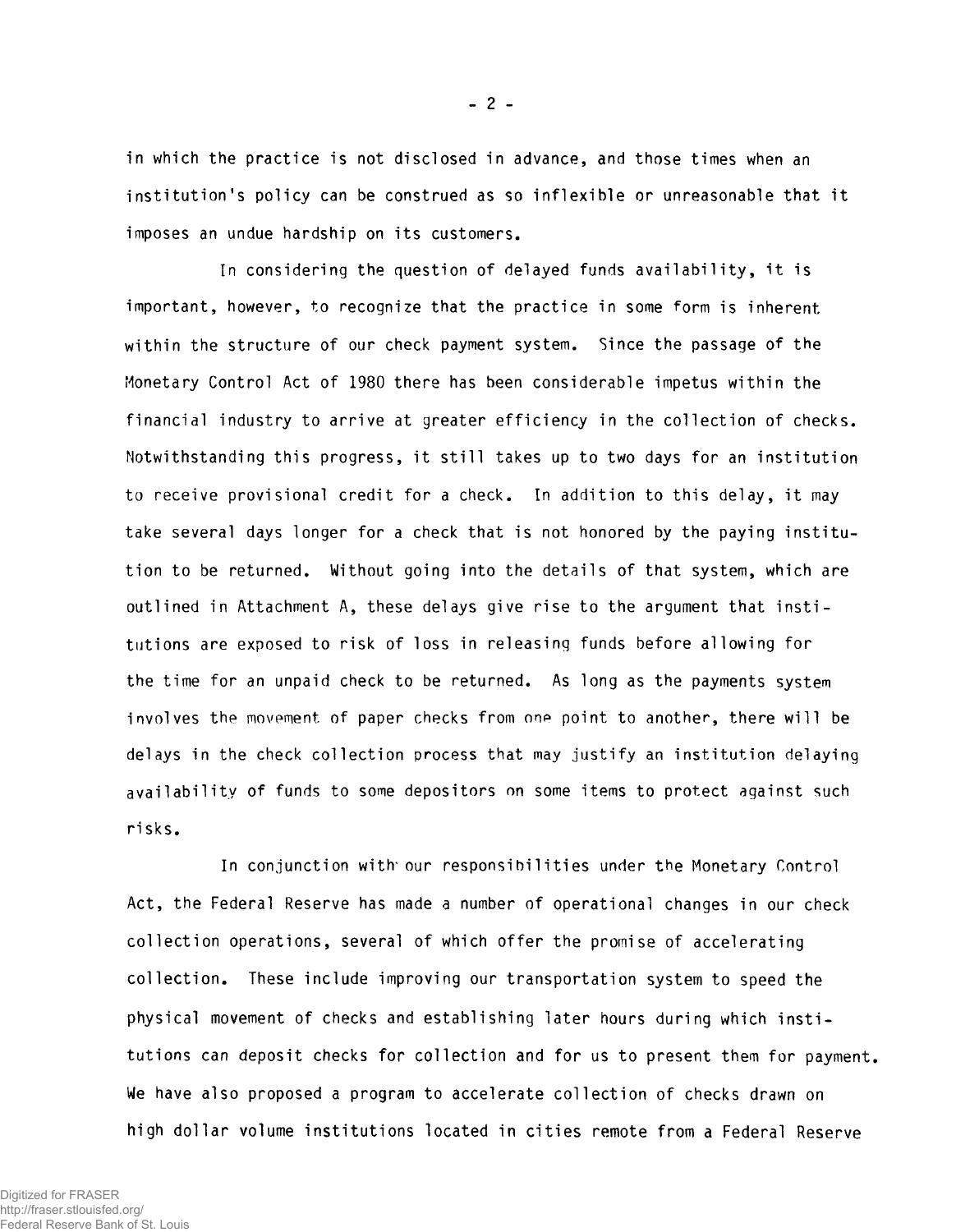**check processing office. This proposal would prevent the delays in collection arising from shifts in check clearing volume away from institutions located in cities with a Federal Reserve check processing office. Although it is our belief that these new procedures can greatly benefit the efficiency of checks as a payments mechanism, it is too early to tell the extent to which these changes will positively affect industry practices in regard to delayed funds availability.**

**Though I believe there is some justification for some of the practice of delayed availability, I also believe that there is a need for financial industry action, and for additional operational improvements which could alleviate much of the problem. Specifically, I am encouraged by a recent call by industry groups, such as the American Bankers Association, for voluntary action on the delayed funds issue by their members. The president of the ABA has written all member banks urging a written policy concerning delayed funds availability, and disclosure of that policy to customers. In addition, the ABA has provided institutions with a model policy and disclosure form.**

**As an example of possible additional operational improvements now being pursued, we are pleased with the early results of a pilot program of the Dallas Federal Reserve Bank with regard to processing returned checks. This pilot program will help to determine the feasibility of establishing a nationwide service for the direct return of unpaid checks to the institution of first deposit, thereby shortening the chain of institutions in the return process and accelerating funds availability. A nationwide system for prompt return of checks would provide a framework for institutions to provide faster funds availability to their customers.**

 $-3 -$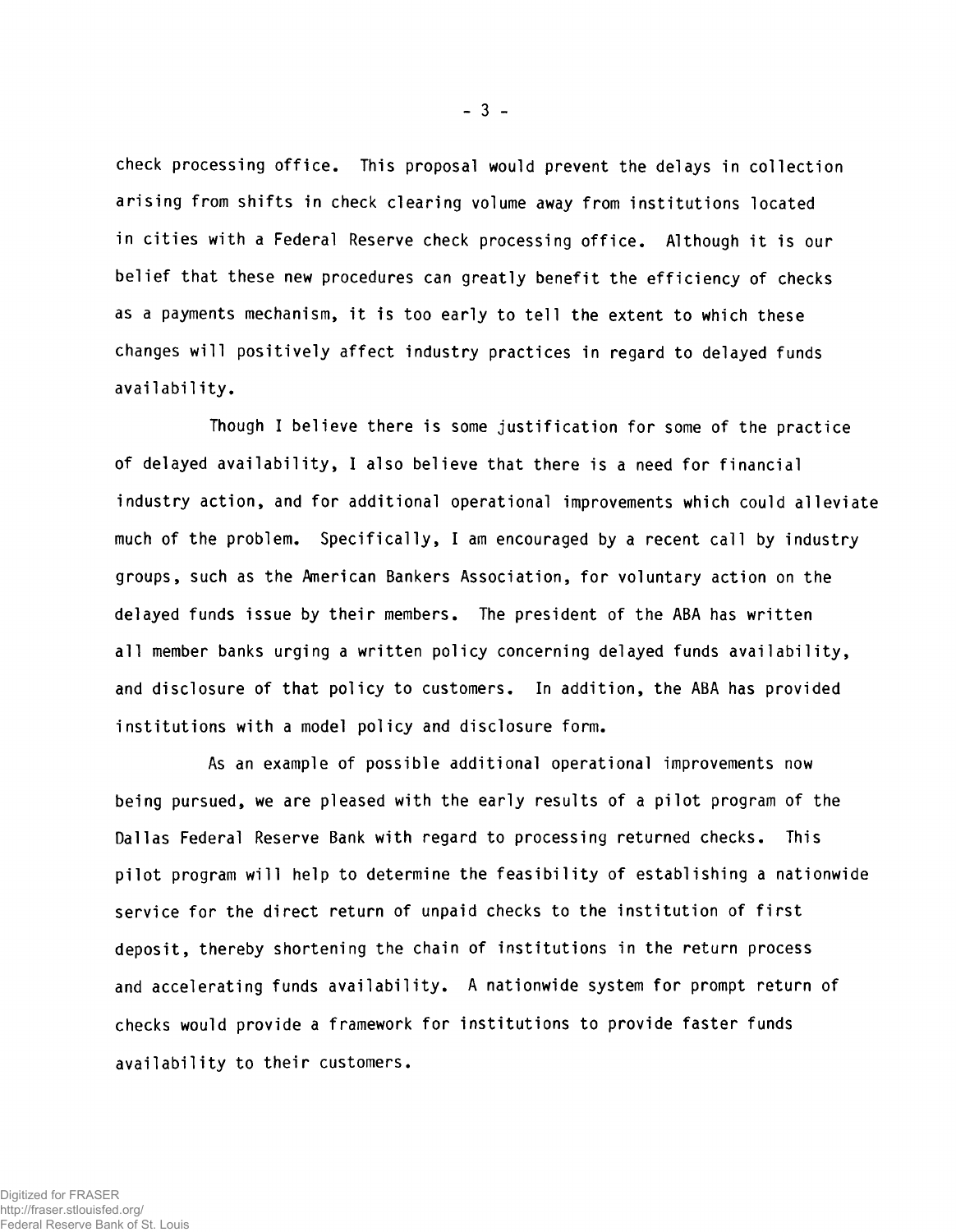## **Disclosure**

**There are two reasons for promoting greater disclosure of funds availability policies. The first is simply the fairness of alerting the public to practices which may affect them adversely. The second is the impact that disclosure can have on the practice itself. As institution management formalizes its policies and prepares disclosures, it is likely to reexamine the necessity and reasonableness of existing practices.**

**Of course, the reasonableness of a particular institution's policy with respect to delaying availability is difficult to determine. Many factors go into an institution's or a bank employee's decision to delay availability and the length of the delay. Some institutions with short or no delays compensate for their risk of loss through increased service charges. Some institutions may establish blanket hold policies for certain categories of checks as the most operationally efficient hold policy. Other institutions may place holds on an individual basis, a more costly, but also generally a more equitable procedure. Whether or not an institution's policy can be considered reasonable is best left up to its customers and the discipline of the marketplace. But this requires that customers be informed about their institution's policy. Without disclosure by management, customers will not be able to judge the reasonableness of policies, and competition in the marketplace will not be able to impact the decisions of individual institutions.**

**In contemplation of the recent action by the ABA, and in order to provide a benchmark for measuring the effectiveness of this effort, the Board conducted a survey of consumers in March of this year to determine the level of consumer awareness of their institution's policy and the incidence of consumer problems with delayed availability. Attachment B summarizes the results. We plan to conduct a similar survey next year to**

**- 4 -**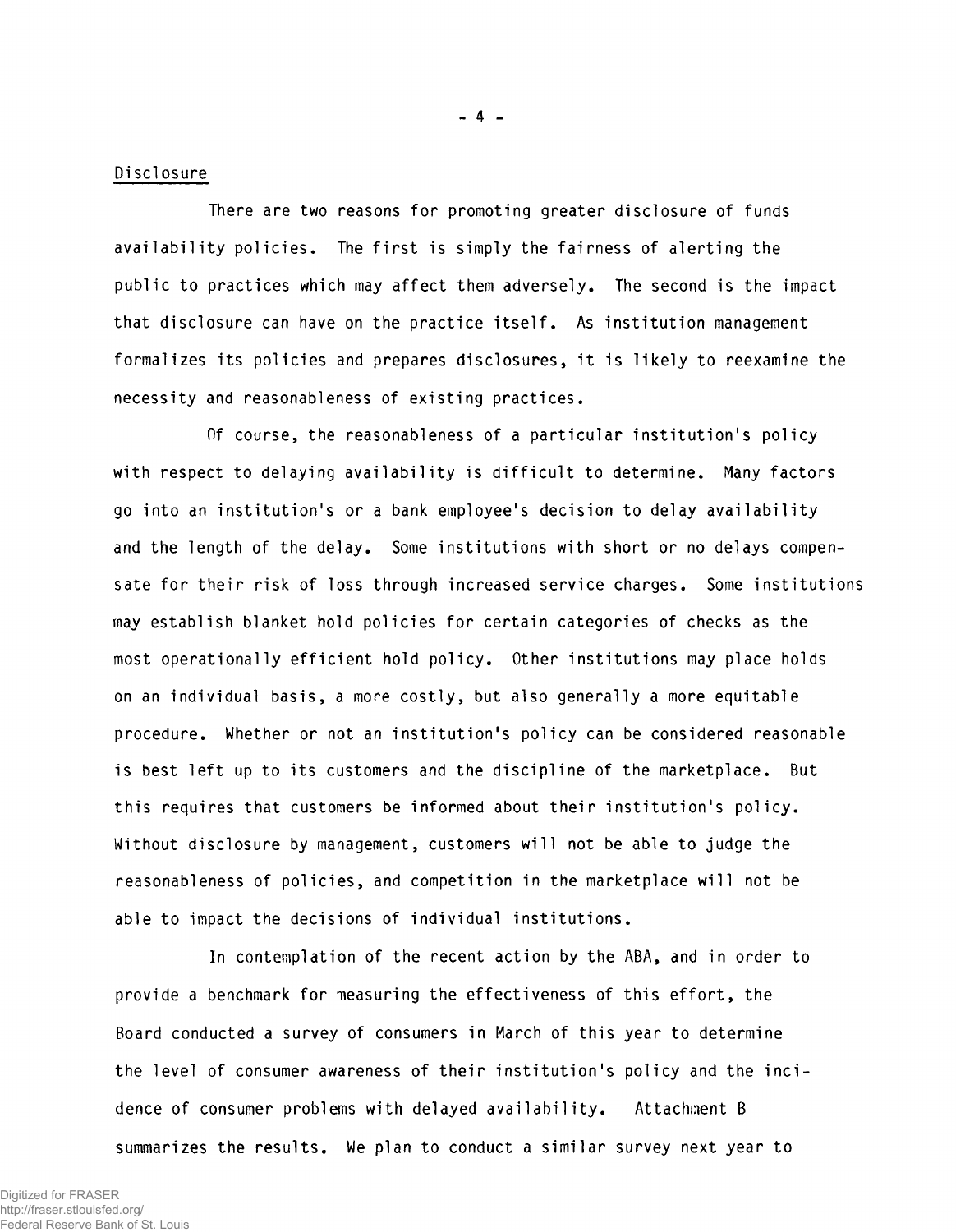**measure any increase in awareness as a result of the ABA's suggestion. In addition, we are considering conducting a survey of financial institutions sometime next year to determine the number of institutions that are, in fact, disclosing their policies. The information from these surveys will be valuable in determining whether the banking industry has responded to the challenge of voluntarily dealing with the issue and whether disclosures, if made, result in an improvement in consumer awareness.**

**Of course, the problem of delayed funds is not limited to commercial banks. It involves all types of institutions, including credit unions, savings banks, savings and loan associations, and money market mutual funds. The effectiveness of a voluntary disclosure program will ultimately depend on the willingness of other industry groups and associations to encourage their members to also make voluntary disclosures. It would be our hope and it has been our advice to the industry that they pursue their efforts with all due speed. If successful, these efforts will be the most effective answer for customers in allowing them to determine whether their institution's policies are reasonable and, if not, allowing them to take action to avoid problems.**

#### **Federal Reserve Program**

**The Federal Reserve Bank of Dallas is currently conducting a pilot program to test the feasibility of the Federal Reserve System returning a dishonored check directly to the bank of first deposit rather than back through each step in the initial collection route. It includes having the Federal Reserve provide wire notice to the last endorsing institution of nonpayment of checks in the amount of \$2,500 or more during the first phase of the pilot, and in a later phase directly to the institution of first deposit. Direct returns could**

**- 5 -**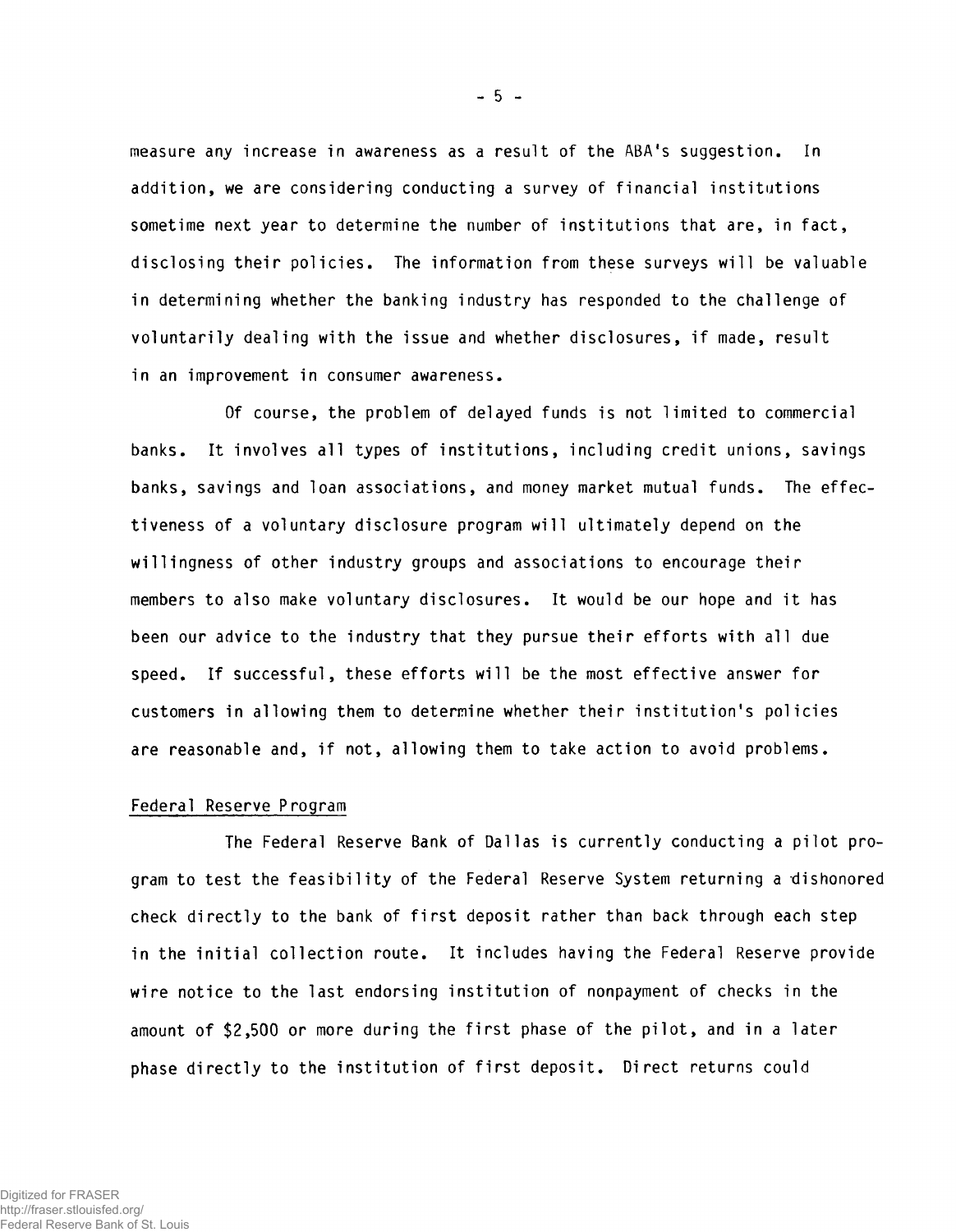**provide the framework for enabling depository institutions to provide faster availability to their customers. (Attachment C contains a more detailed discussion of the Dallas Return Item Project.)**

**The Dallas project is, however, currently limited to providing direct return of certain checks originally collected through the Dallas Reserve Bank to certain banks in the Dallas Reserve District and there may be operational and legal obstacles to expanding the pilot further. For example, five states and the District of Columbia do not permit the direct return of checks. The Federal Reserve is contacting the appropriate officials in those states to explore the possibility of stimulating changes in their laws to permit direct returns. If the results of the Dallas pilot demonstrate that direct returns will enhance payments mechanism efficiency and these state laws continue to be an obstacle, federal legislation could be appropriate to enable direct returns to be implemented on a nationwide basis.**

**Even if a nationwide system of direct returns can successfully be** implemented, it is still somewhat unclear whether such a system would auto**matically result in better availability for the institution's customers. For example, if a direct return approach is to be effective in providing a framework for improved funds availability, it may have to be universal. That is, even if some or even most returned checks are sent back directly and quickly, if others are not, the institution of first deposit will not know in advance which items will be returned directly and which will be returned by the present indirect, time-consuming manner. As a result, institutions may be reluctant to provide the earlier availability that the direct return concept may facilitate. Because of this potential problem, an incentive may need to be established for institutions to use the direct return system or some method instituted to minimize the risk of loss to the institution**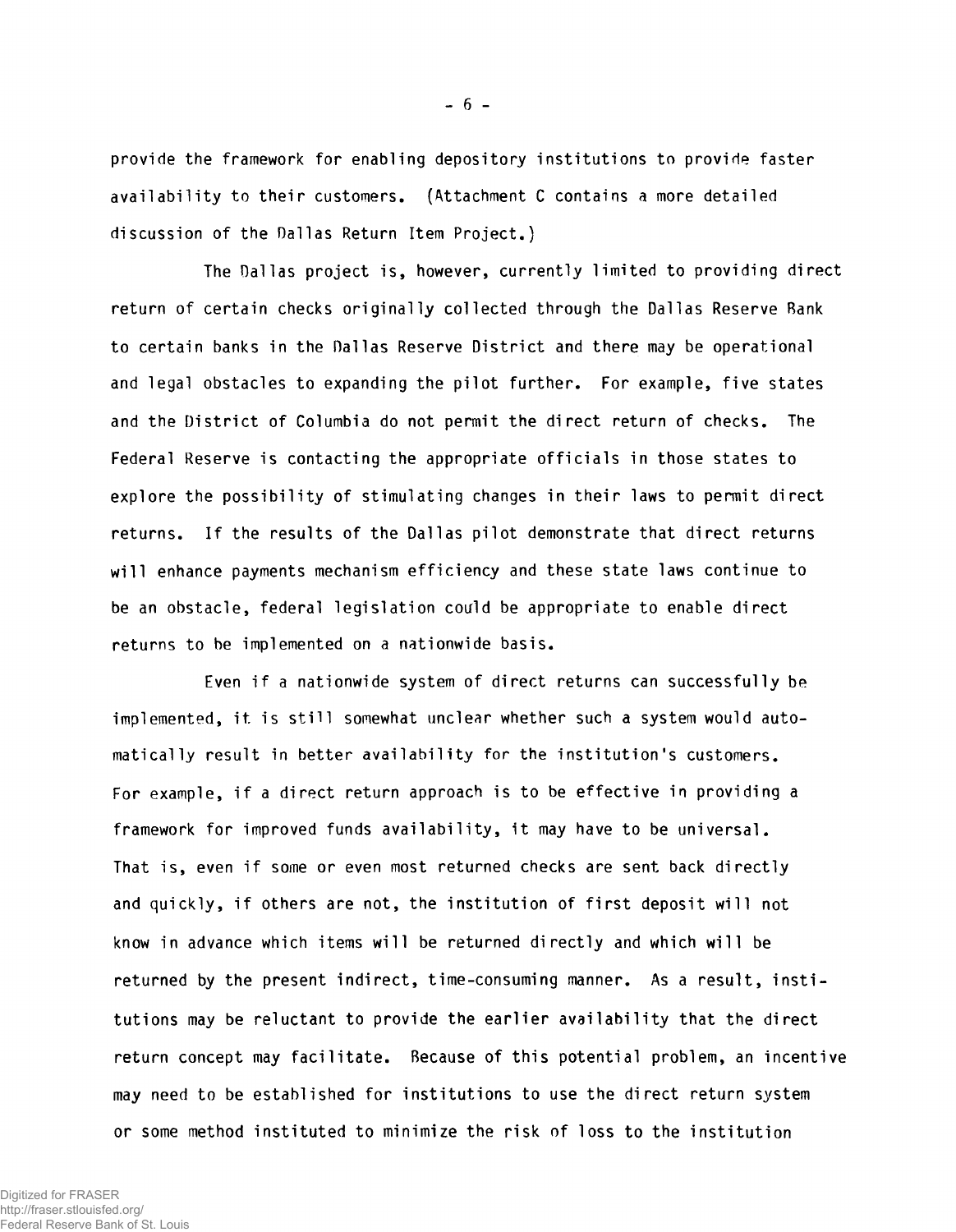**of first deposit. Although many of the issues of operational and practical feasibility of direct returns are still unknown, the Dallas pilot should provide a great deal of information that will be useful in providing answers to questions on delayed funds availability.**

#### **Cone!usion**

**In conclusion, the Board is very sympathetic to the need for disclosures by institutions to their customers. However, the industry is currently involved in efforts to accomplish this and we think the voluntary industry action should be given a chance to work. We know from experience that disclosure laws are easy to conceptualize but far more difficult to implement and, to the extent laws like this may impose unnecessary costs by forcing industry activity into a few approved formats, the customer may ultimately be the loser.**

**In the next year we will be gaining additional experience with our pilot project to speed up the return item processing, and will be in a better position to gauge the extent to which this program may ultimately reduce the delayed funds problem. Perhaps a federal disclosure law will ultimately be necessary, but given the industry's recent first step toward self-correction of the problem and this pilot program, we suggest that the Congress defer adopting formal legislation until an assessment can be made of their effectiveness.**

**The delayed funds problem should diminish as customers become more familiar with alternative forms of payments other than checks. Many payments, especially those that recur regularly such as salary, dividends, and Sociat Security, can be received through automated clearing houses, and others can be handled as wire transfers. We believe that electronic payments represent a more efficient, faster, and more reliable means of payment than paper transfers. We just published for comment several proposed enhancements to the**

**- 7 -**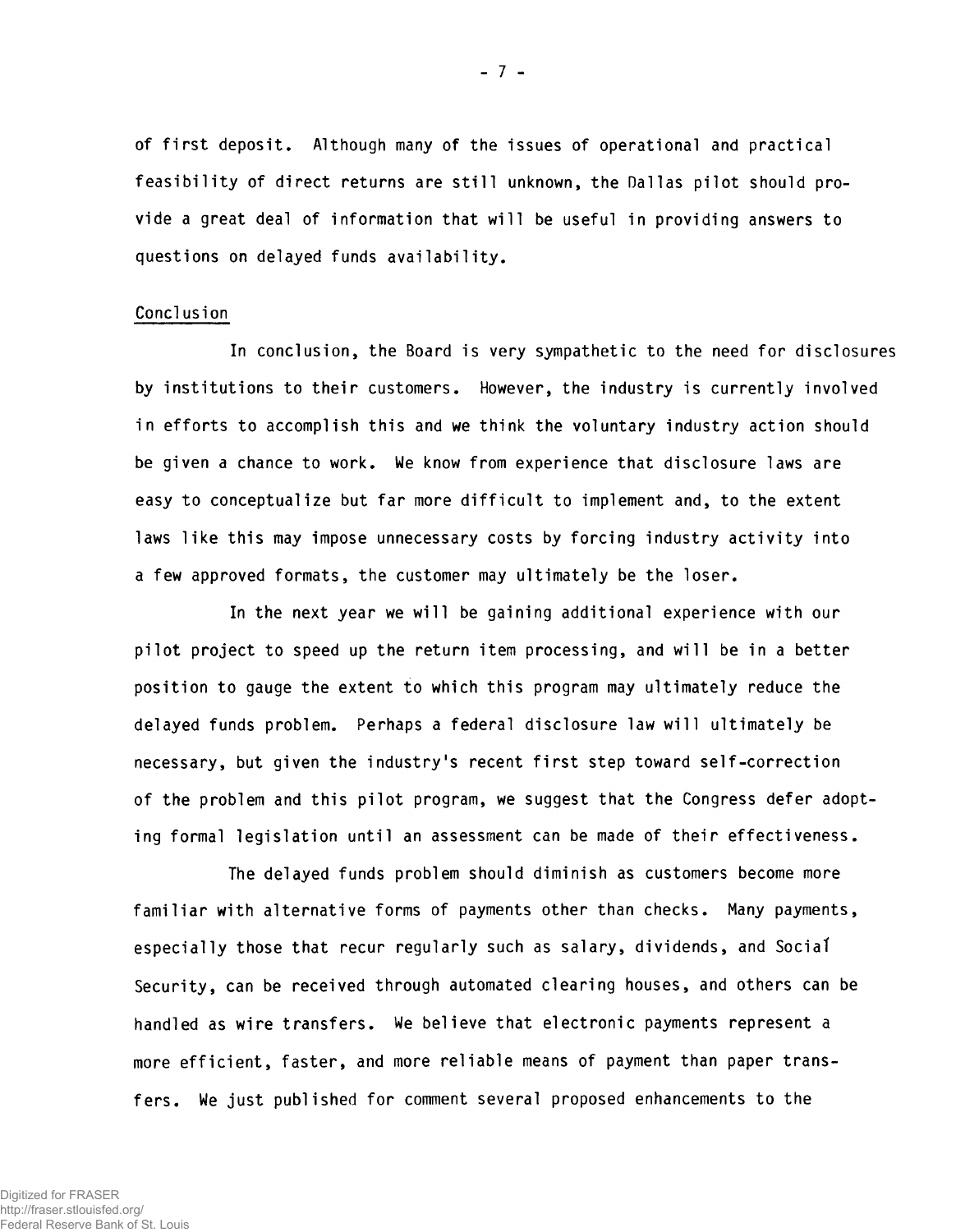**automated clearing house service and are inviting the public to comment on how we can improve this service further. In essence, electronic payments are the only real solution to the problem of delayed availability. The Federal Reserve continues to be committed -- as it has been in the past -- to promoting the efficiency of the nation's payments mechanism through the development of electronic payments.**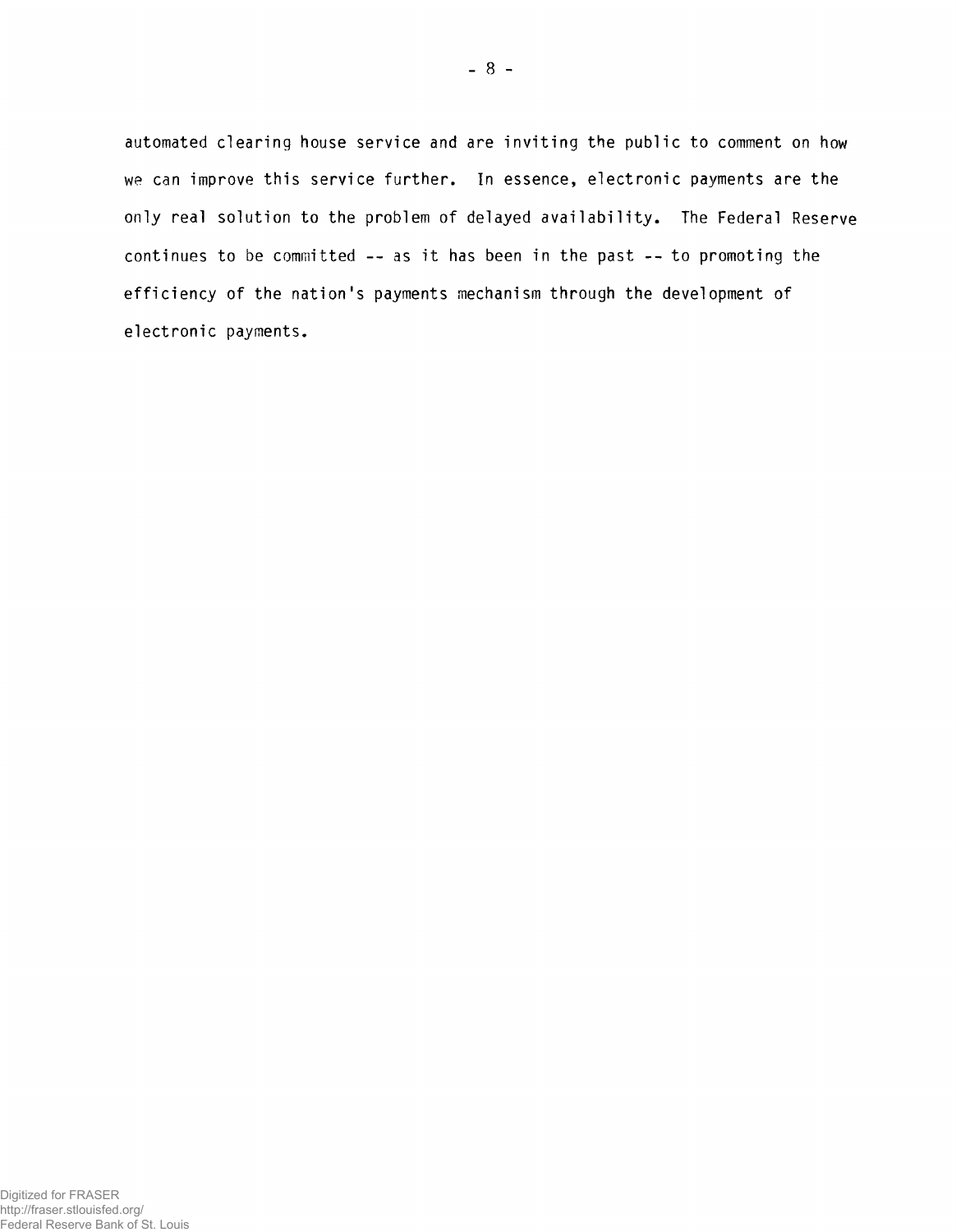## **The Check Collection System**

**The check collection system in the United States frequently involves many handlings of a check between its deposit in one depository institution and its payment by the payor depository institution. Checks deposited to accounts in the same institution at which they are to be paid account for about 30 percent of all checks written. The remaining 70 percent of the checks must be collected by sending them to:**

- **a** correspondent bank;  $\frac{1}{2}$
- a Federal Reserve office;<sup>2/</sup>
- a check clearinghouse; $\frac{3}{4}$
- **° the payor depository institution directly; or**
- **° some combination of the above (the most likely alternative).**

**Most checks are collected within one or two business days and the bulk of the remaining checks are collected within three business days. The actual time required depends on the number and location of intermediary institutions involved and whether problems are encountered, such as mechanical breakdowns in transportation or sorting equipment, human error, or bad weather. Upon receipt of the check, the payor institution deducts funds equal to the amount of the check from the balance in the drawer's account if the check is properly drawn and endorsed, funds are available, and there is no stop payment**

**<sup>1/</sup> A correspondent bank is any depository institution that provides services and holds balances for other depository institutions.**

*<sup>—</sup> I* **Federal Reserve Banks process approximately 35 percent of all checks written.**

<sup>&</sup>lt;sup>3</sup>/ A check clearinghouse is usually an association of depository institutions **which may serve many needs of its member institutions including the exchange or clearing of checks.**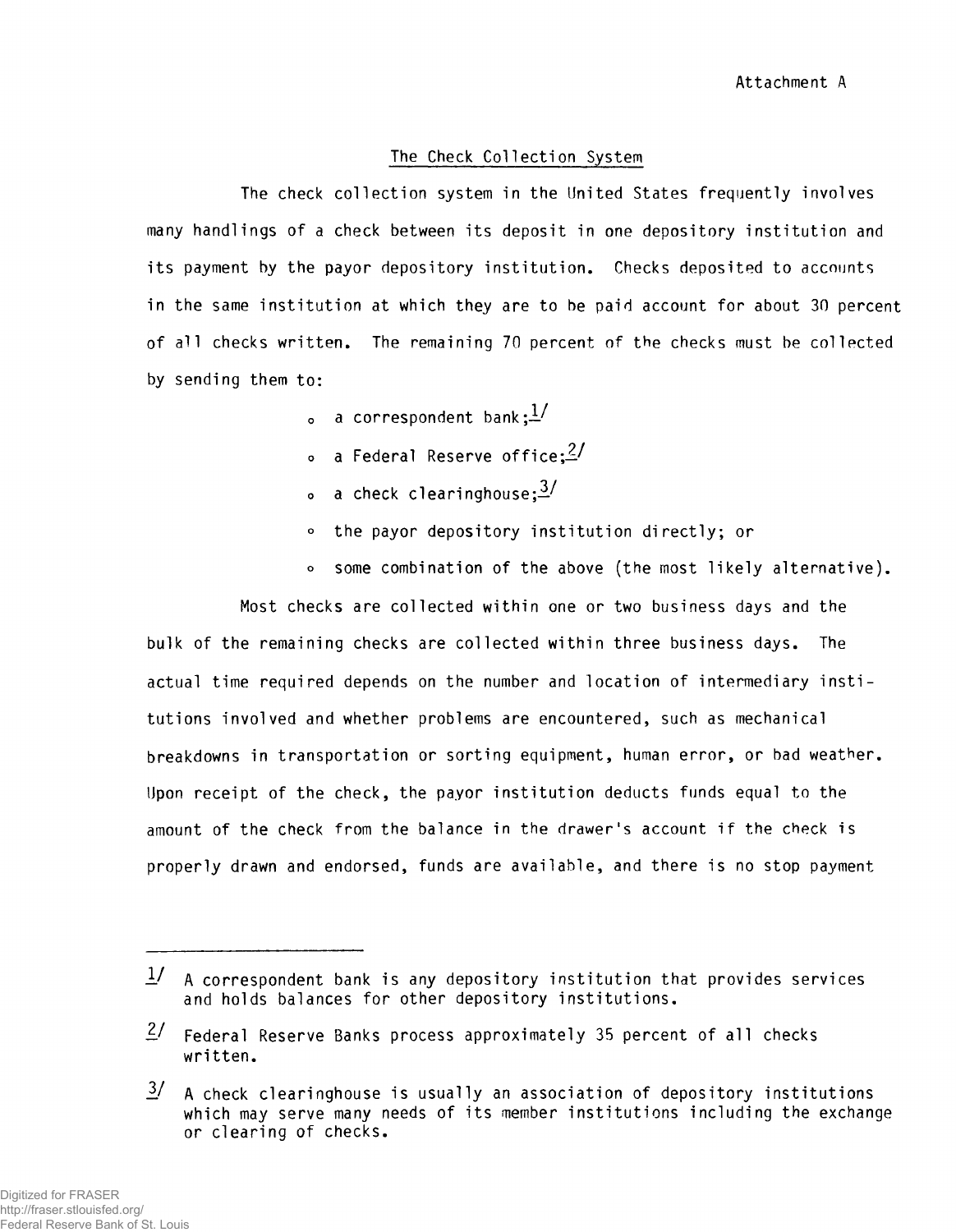**order. If any of these criteria are not met, the payor institution sends the check back to its immediately prior endorsing institution. When a payor institution returns a check, it must do so by midnight of the banking day after the banking day it receives the check.**

**The process whereby the unpaid check is returned to the institution of first deposit is, at the present time, quite complex and slow. Article 4 of the Uniform Commercial Code, which has been adopted in all states, governs check clearing, including the return of unpaid items. Most of the state laws include a provision that permits the payor or collecting institution to return a check directly to the institution of first deposit. Several factors, however, discourage the use of the direct return procedure. Several states have not adopted the IJ.C.C.'s direct return provision.£/ If either the institution of first deposit or payor institution is located in one of those states, the payor must obtain the institution of first deposit's agreement to a direct return -- itself a costly and time consuming process. Further, if the institution of first deposit and payor institutions do not have accounts with each other or with a mutual correspondent, it may be difficult for the payor to get a refund for the check; under such circumstances, it is far simpler to return the check to the presenting institution and charge back the amount. Because of these factors, institutions almost universally return dishonored checks to the immediately preceding institution in the collection chain. Thus, if several institutions were involved in the clearing process, each of these institutions will also handle the check as it is returned to the depositor.**

*<sup>—</sup> f* **All states except Nebraska, Nevada, New Jersey, Oregon, Wisconsin, and the District of Columbia have adopted the optional provision of the U.C.C. allowing direct return of dishonored checks.**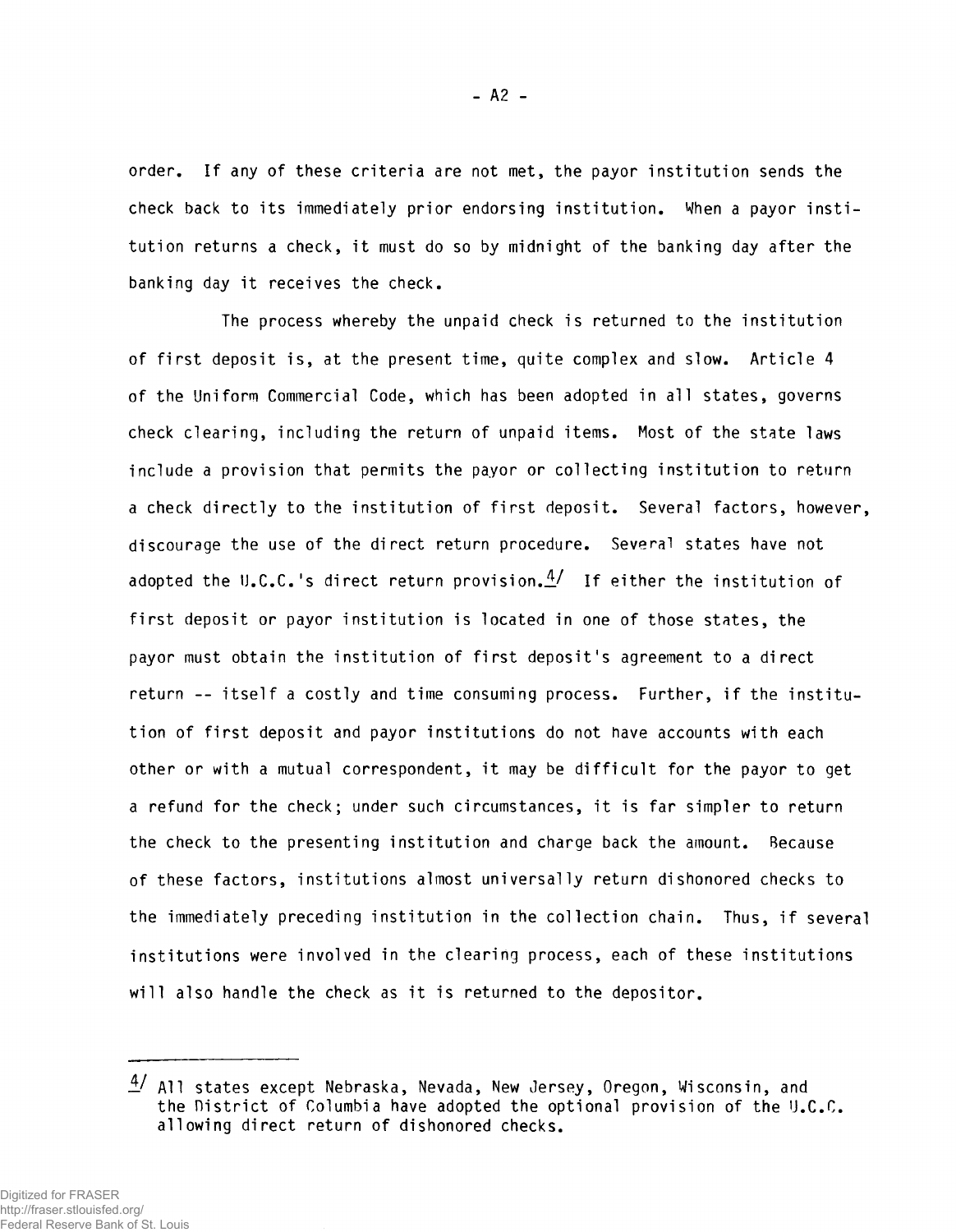**Although the processing of return items is the reverse of the original processing for collection, this process is much more labor intensive. The machine readable coding at the bottom of the check allows for collection routing through the use of computer controlled high speed check sorters. A check being returned, however, must be processed manually because each endorsement stamp on the back of the check must be read to determine the institution to which the check should be returned. These endorsements are not machine readable. As a result, return routing might typically require twice as much time as collection routing. For example, a check requiring two days to be delivered to the paying institution might require four additional days to be returned to the institution of first deposit.**

**Approximately 1 percent of all checks the Federal Reserve collects about one-half million checks per day— are returned unpaid. Unfortunately, at the time a check is first deposited, there is no way of knowing whether it will be paid or returned.**

**Correspondent institutions and the Federal Reserve grant depository institutions credit for checks that they receive for collection using an availability schedule which reflects the normal processing and transportation time involved. However, reflecting the uncertainty regarding a check being paid or returned, the credit granted is provisional, and the institution receiving the credit must be prepared to give it up immediately should the check be returned unpaid. Likewise, depository institutions' depositors must also be prepared to make restitution of any funds credited to their account should a deposited check be returned unpaid. This is true, even though a delay in availability may have been imposed and even though that delay period has expired and the customer no longer has the funds in the account.**

-A3-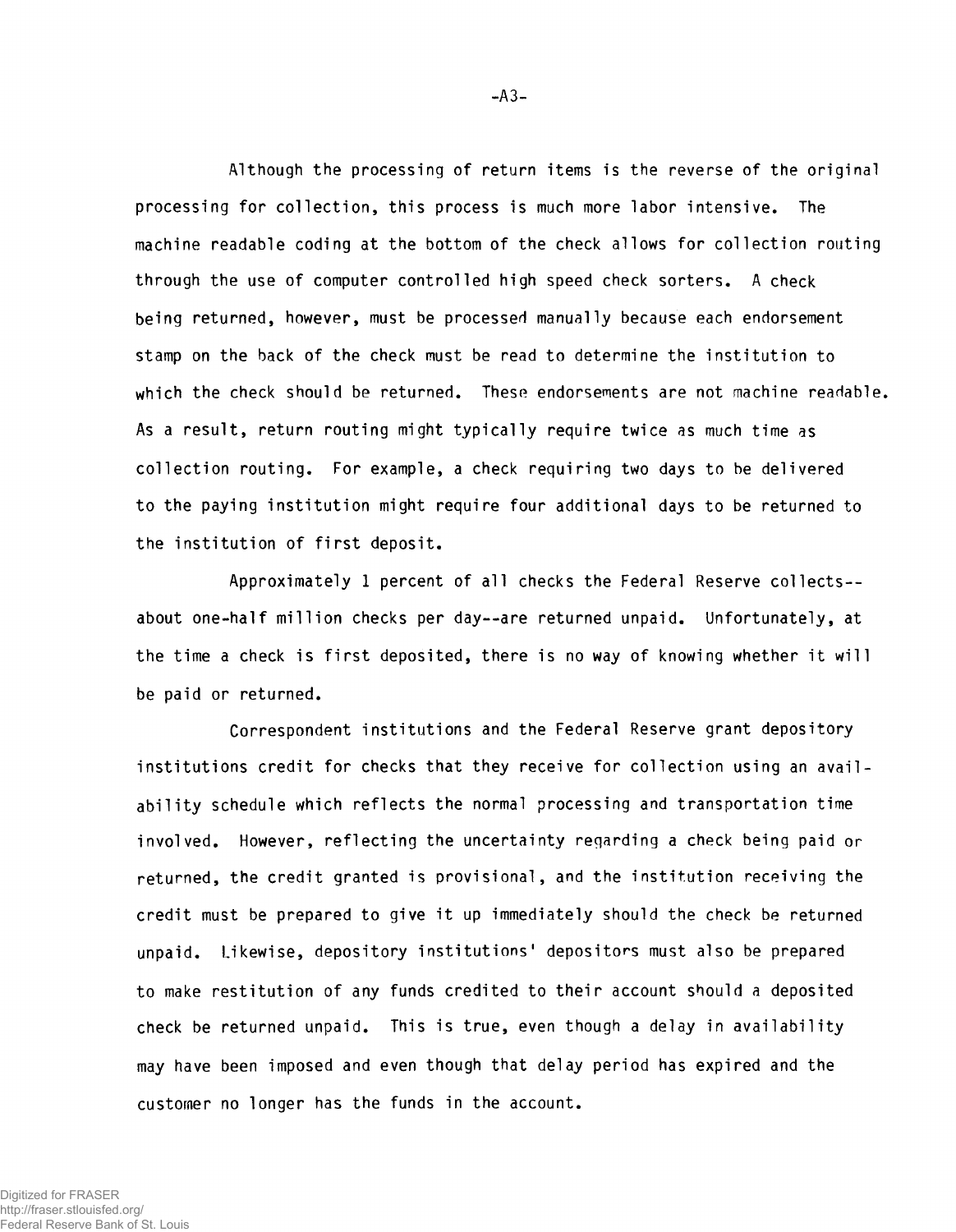#### **Summary of Survey Research Center Survey of Consumer Experience with Delayed Funds Availability**

## **Introduction**

**Several questions probing consumer experience with delayed availability of funds deposited in checking, savings, and money market deposit accounts were included in the March 1983 Survey of Consumer Attitudes conducted by the Survey Research Center (SRC) of the University of Michigan under the Board's contract with SRC. This summary reports the results of the March survey and compares the March data with results from similar surveys conducted during 1977 and 1981.**

### **Summary**

**The March 1983 survey indicates that the large majority of deposit account holders did not have delayed availability problems in the past few years. Of the respondents who had problems, few reported that the problems occurred frequently; most indicated that delayed availability problems occurred very infrequently.**

**The proportion of deposit holders with frequent delayed availability problems has not increased since 1981, while the proportion of deposit holders reporting occasional problems decreased slightly. Respondents to the 1983 survey were less likely to report that the problems were associated with new accounts than respondents to the November 1981 survey.**

**One-quarter of deposit holders reported that they have accounts at financial institutions that have delayed availability policies. Many of these respondents learned about the policy when they had problems, but**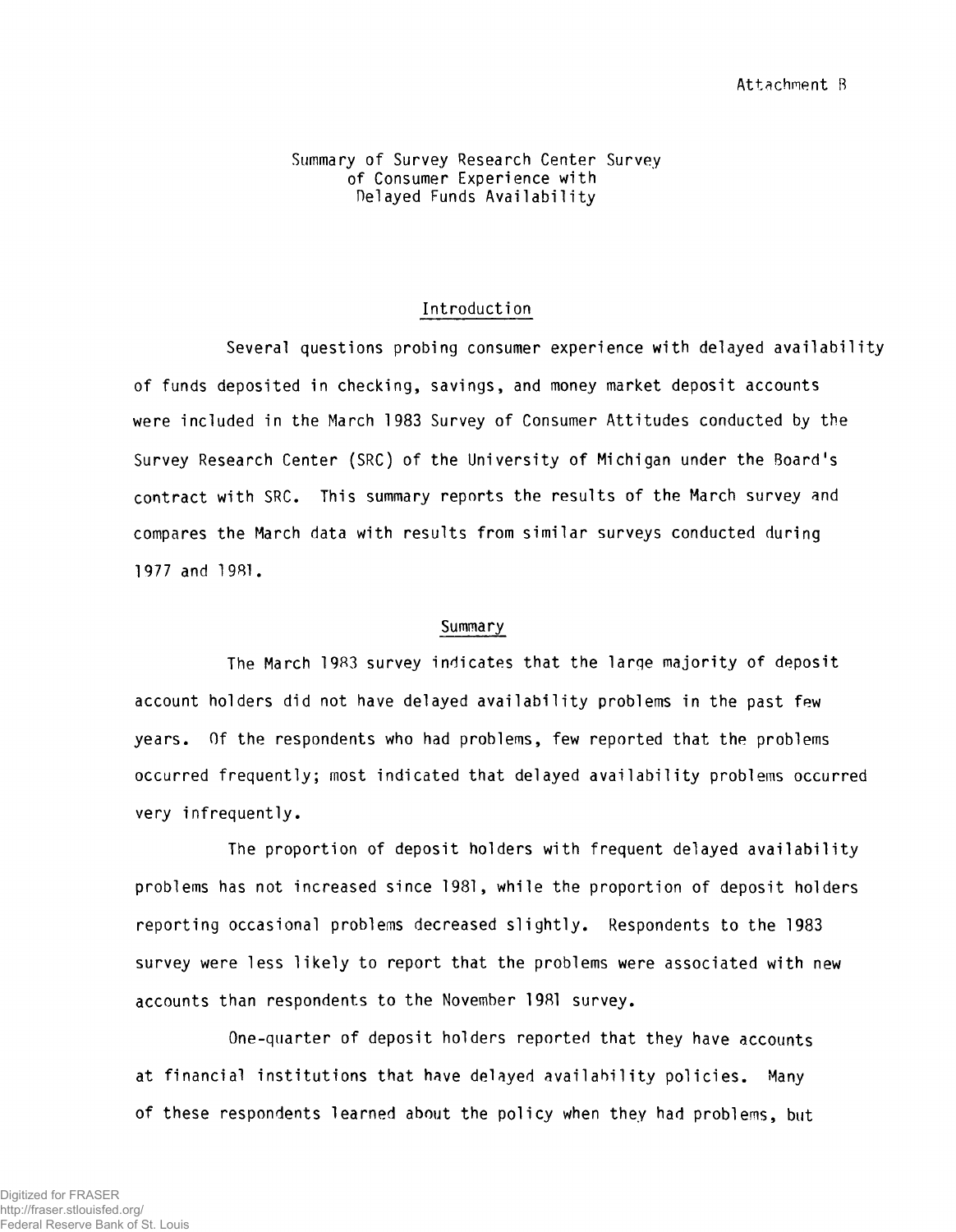**most learned about the policy from a written disclosure, verbally from the teller, from a friend or relative, or some other way. The remaining threequarters of deposit holders reported that the institutions where they have accounts do not have delayed availability policies or that they did not know whether any of the institutions where they have accounts have such policies.**

### **Reported Problems With Delayed Availability of Deposited Funds**

**Eleven percent of respondents to the March 1983 survey who had checking, savings, or money market deposit accounts reported problems with delayed availability of deposited funds in the last few years (Table 1). However, only 2 percent of deposit holders indicated that they had delayed availability problems frequently (once a month or more). In comparison, 20 percent of deposit holders responding to the August and November 1981 Surveys of Consumer Attitudes and 12 percent of checking account holders responding to the 1977 Consumer Credit Survey reported delayed availability problems. Four percent of deposit holders in 1981 and 2 percent of checking account holders in 1977 said that delayed availability problems occurred frequently.J./**

## **Experiences With Delayed Availability Problems**

**In 1983, two-thirds of the respondents who reported delayed availability problems indicated that the problems occurred once a year, only one or two times, or one time only in the last few years (Table 2). Forty-three percent**

 $- B2 -$ 

<sup>1/</sup> In 1977 and 1981, respondents were asked whether delayed funds **availability policies caused them to have problems frequently, sometimes, hardly ever, or never. Respondents to the November 1981 survey were also asked to indicate whether the problems occurred once a month, once a year, only one or two times, or some other number of times. Most respondents who reported frequent delayed availability problems said that the problems occurred once a month or more.**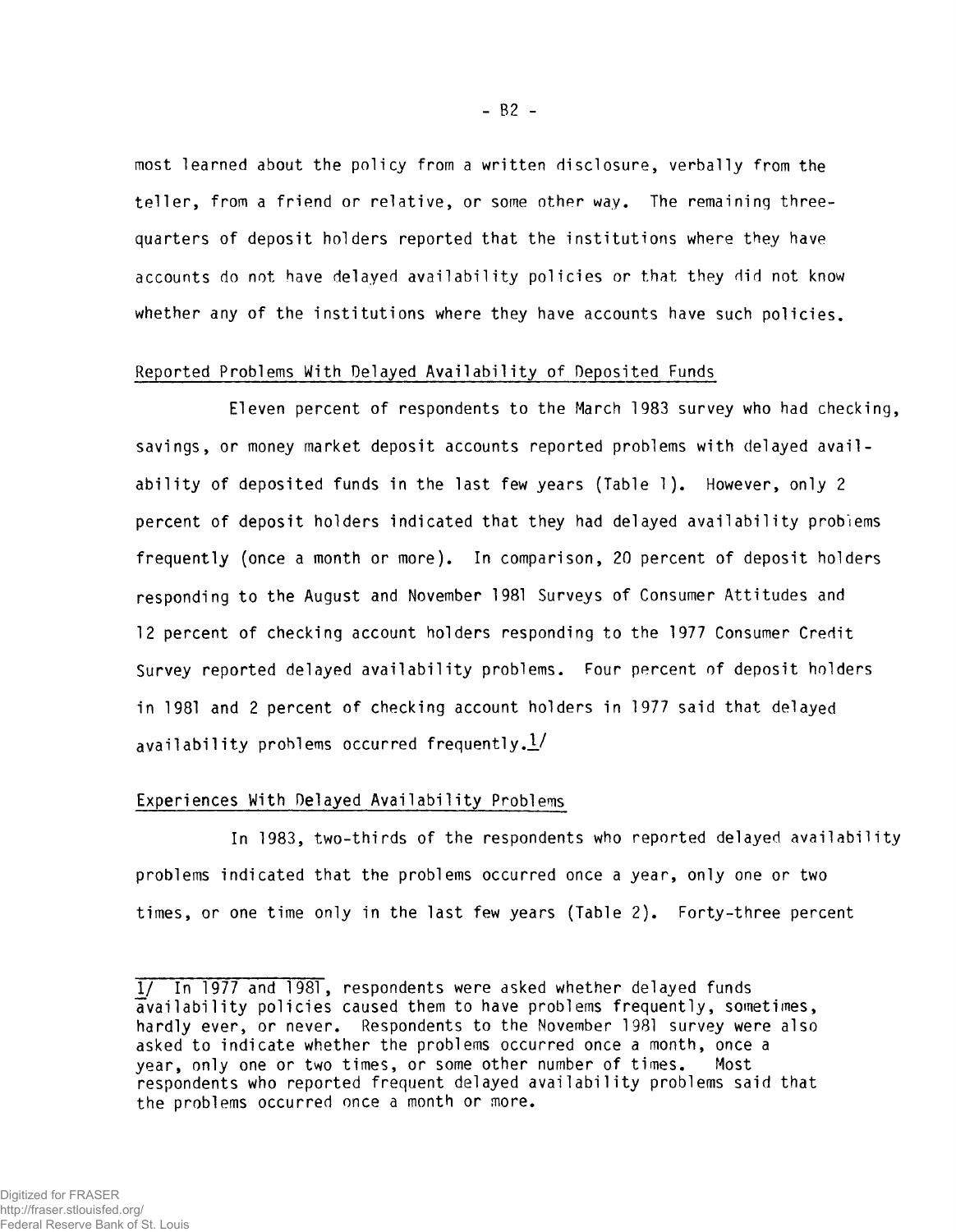**of the respondents who had problems said that the problems occurred because they were unaware of the policy. Other reasons mentioned included record keeping mistakes by respondents, errors by financial institutions, and out of state checks. Fifteen percent of respondents with problems indicated that the difficulties were with new accounts. Sixty-three percent of respondents with problems contacted the financial institution about the problem. Of these, nearly half reported that the institution was helpful in solving the problem.**

**Responses to questions about the frequency and reasons for delayed availability problems in the November 1981 survey were nearly identical to those in the 1983 survey. However, problems were more than twice as likely to have been with new accounts in 1981. In addition, respondents to the November 1981 survey discussed the problem with the financial institutions more often and were more likely to report that the institution was helpful in solving the problem.**

#### **Awareness of Delayed Availability Policies**

**The 1983 survey contained additional questions on awareness of delayed availability policies. Twenty-five percent of the deposit holders responding to the survey reported that they have accounts at financial institutions that have delayed availability policies; 64 percent reported that the institutions where they have accounts do not have delayed availability policies. (Table 3). The remaining 12 percent of deposit holders said that they did not know whether any of the institutions where they have accounts have delayed availability policies. Of the 147 respondents who reported having accounts at institutions with delayed availability policies, 46 percent learned about the policy when they had problems, 19 percent were informed verbally about the policy by a teller, 13 percent learned about the policy from a friend or relative, and 12 percent received a written disclosure. The remainder reported various other ways of learning about the policy.**

Digitized for FRASER http://fraser.stlouisfed.org/ Federal Reserve Bank of St. Louis - B3 -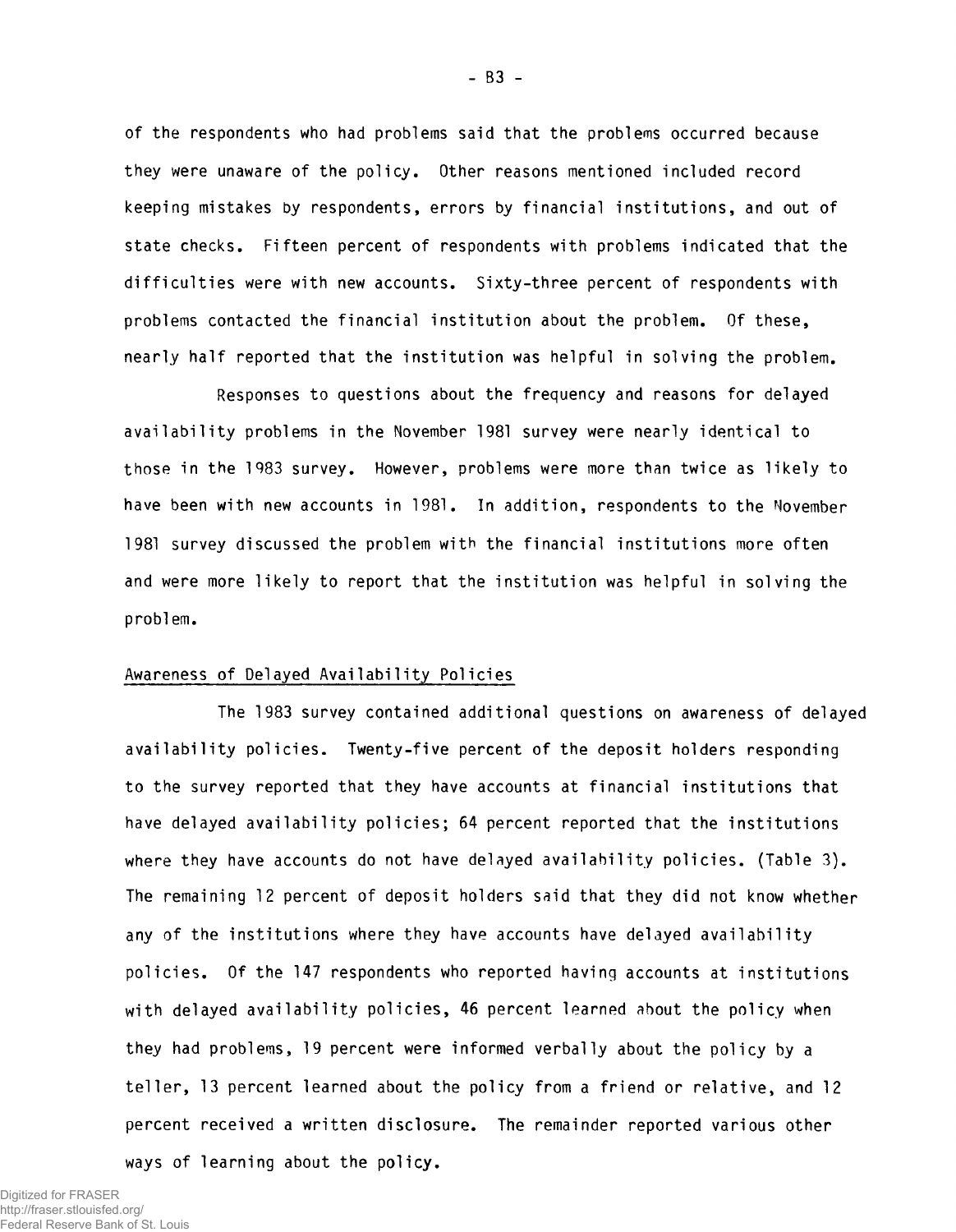## **Table 1**

## **Reported Problems With Delayed Availability of Deposited Funds, 1977-1983**

|                                                  | Number |       |      | Percent of deposit<br>account holders |      |      |
|--------------------------------------------------|--------|-------|------|---------------------------------------|------|------|
|                                                  | 1977   | 1981  | 1983 | 1977                                  | 1981 | -983 |
| Had delayed availability<br>problems             | 257    | 243   | 68   | 12                                    | 20   |      |
| Had frequent delayed<br>availability problems 2/ | 32     | 44    | 13   | 2                                     | 4    | 2    |
| Did not have delayed<br>availability problems    | 1809   | 961   | 532  | 88                                    | 80   | 89   |
| Total                                            | 2066   | 204 ا | 600  | 100                                   | 100  | 100  |

**T7 Question asked only of checking account holders.**

**2/ In 1977 and 1981 response to question was frequently had problems. In 1983 response to question was had problems once a month or more.**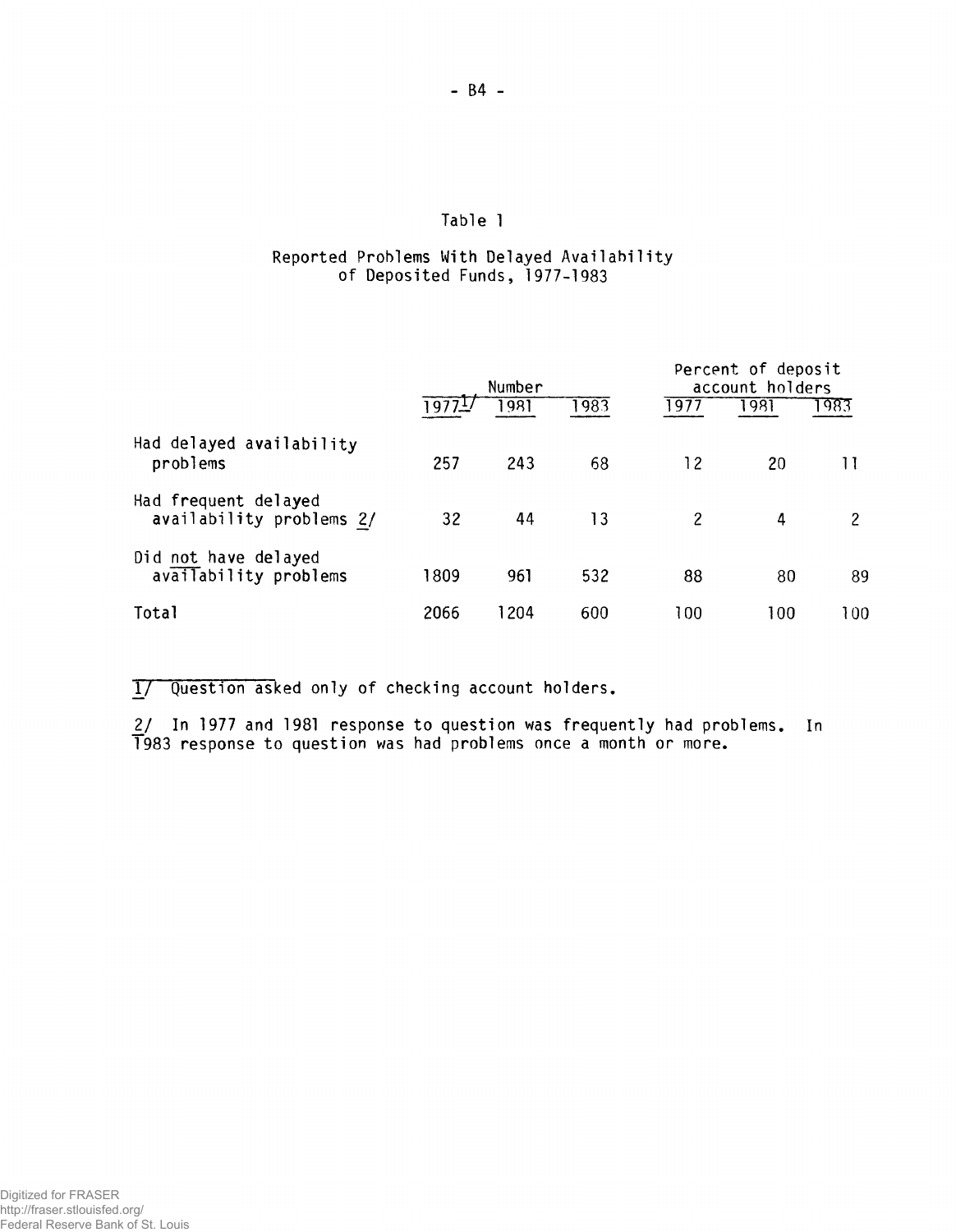## **Table 2**

## **Experiences with Delayed Availability Problems, 1981 and 1983**

|                                                                                                                                        | Number                                                   |                                                                             | Percent of respondents who had<br>delayed availability problems |                                                                                  |  |
|----------------------------------------------------------------------------------------------------------------------------------------|----------------------------------------------------------|-----------------------------------------------------------------------------|-----------------------------------------------------------------|----------------------------------------------------------------------------------|--|
|                                                                                                                                        |                                                          |                                                                             |                                                                 |                                                                                  |  |
|                                                                                                                                        | 1981                                                     | 1983                                                                        | 1981                                                            | 983                                                                              |  |
| Frequency of delayed<br>availability problems                                                                                          |                                                          |                                                                             |                                                                 |                                                                                  |  |
| Once a month or more<br>Few times a year<br>Once a year<br>Only one or two times<br>One time only<br>0ther<br>Not ascertained<br>Total | 25<br>$\overline{c}$<br>21<br>54<br>19<br>17<br>1<br>139 | 13<br>5<br>8<br>30<br>$\overline{\mathcal{I}}$<br>5<br>$\overline{0}$<br>68 | 18<br>Ţ<br>15<br>39<br>14<br>12<br>$\star$<br>100               | 19<br>7<br>12<br>44<br>10<br>$\overline{\phantom{a}}$<br>$\boldsymbol{0}$<br>100 |  |
| Reasons for problems                                                                                                                   |                                                          |                                                                             |                                                                 |                                                                                  |  |
| Unaware of policy<br>All other<br>Do not know, not                                                                                     | 56<br>75                                                 | 29<br>36                                                                    | 40<br>54                                                        | 43<br>53                                                                         |  |
| ascertained<br>Total                                                                                                                   | 8<br>139                                                 | 3<br>68                                                                     | 6<br>100                                                        | 4<br>100                                                                         |  |
| Whether delayed availa-<br>bility problem was with<br>a new account                                                                    |                                                          |                                                                             |                                                                 |                                                                                  |  |
| Yes<br>No<br>ho not know, not                                                                                                          | 46<br>89                                                 | 10<br>56                                                                    | 33<br>64                                                        | 15<br>82                                                                         |  |
| ascertained<br>Total                                                                                                                   | 4<br>139                                                 | $\overline{c}$<br>68                                                        | 3<br>100                                                        | 3<br>100                                                                         |  |
| Whether institution<br>was helpful in solving<br>the problem                                                                           |                                                          |                                                                             |                                                                 |                                                                                  |  |
| Yes, helpful<br>No, not helpful<br>Did not discuss<br>problem with                                                                     | 57<br>38                                                 | 20<br>23                                                                    | 41<br>27                                                        | 29<br>34                                                                         |  |
| institution<br>Not ascertained<br>Total                                                                                                | 43<br>1<br>139                                           | 25<br>$\bf{0}$<br>68                                                        | 31<br>1<br>100                                                  | 37<br>$\boldsymbol{0}$<br>100                                                    |  |

**\*Less than 0.5 percent**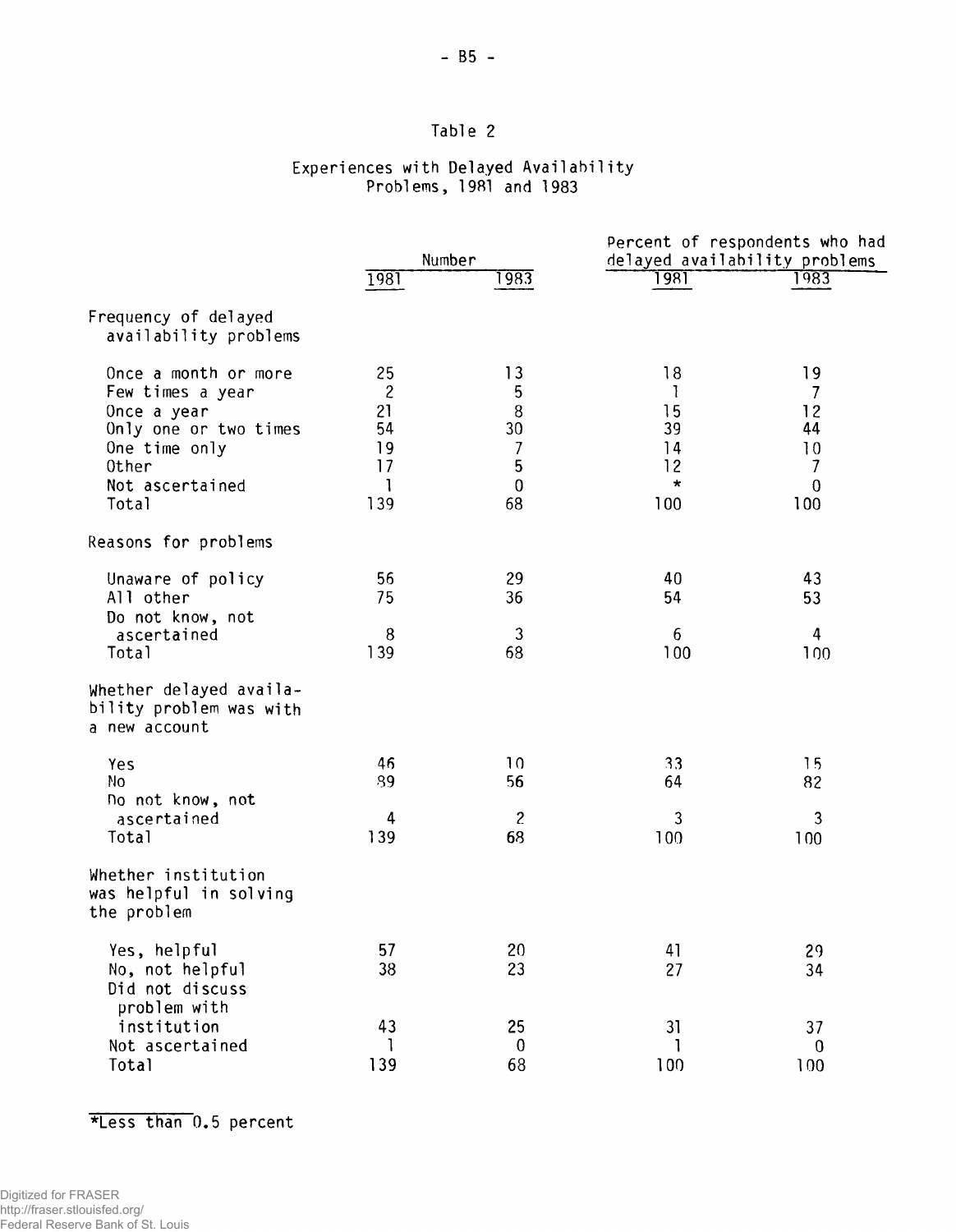# **Table 3**

# **Awareness of Delayed Availability Policies, 1983**

|                                                  | Number         | Percent       |
|--------------------------------------------------|----------------|---------------|
| Institution has a delayed<br>availability policy |                |               |
| Yes                                              | 147            | 24            |
| No                                               | 381            | 64            |
| Do not know                                      | 72             | 12            |
| Total                                            | 600            | 100           |
| How respondents learned<br>about policy          |                |               |
| Had problem                                      | 68             | 46            |
| Received written disclosure                      | 18             | 12            |
| Verbally from teller                             | 28             | 19            |
| Friend or relative                               | 19             | 13            |
| Worked at financial institution                  | 7              | $\frac{5}{3}$ |
| All other                                        | 5              |               |
| Not ascertained                                  | $\overline{c}$ |               |
| Total                                            | 147            | 1 N N         |
|                                                  |                |               |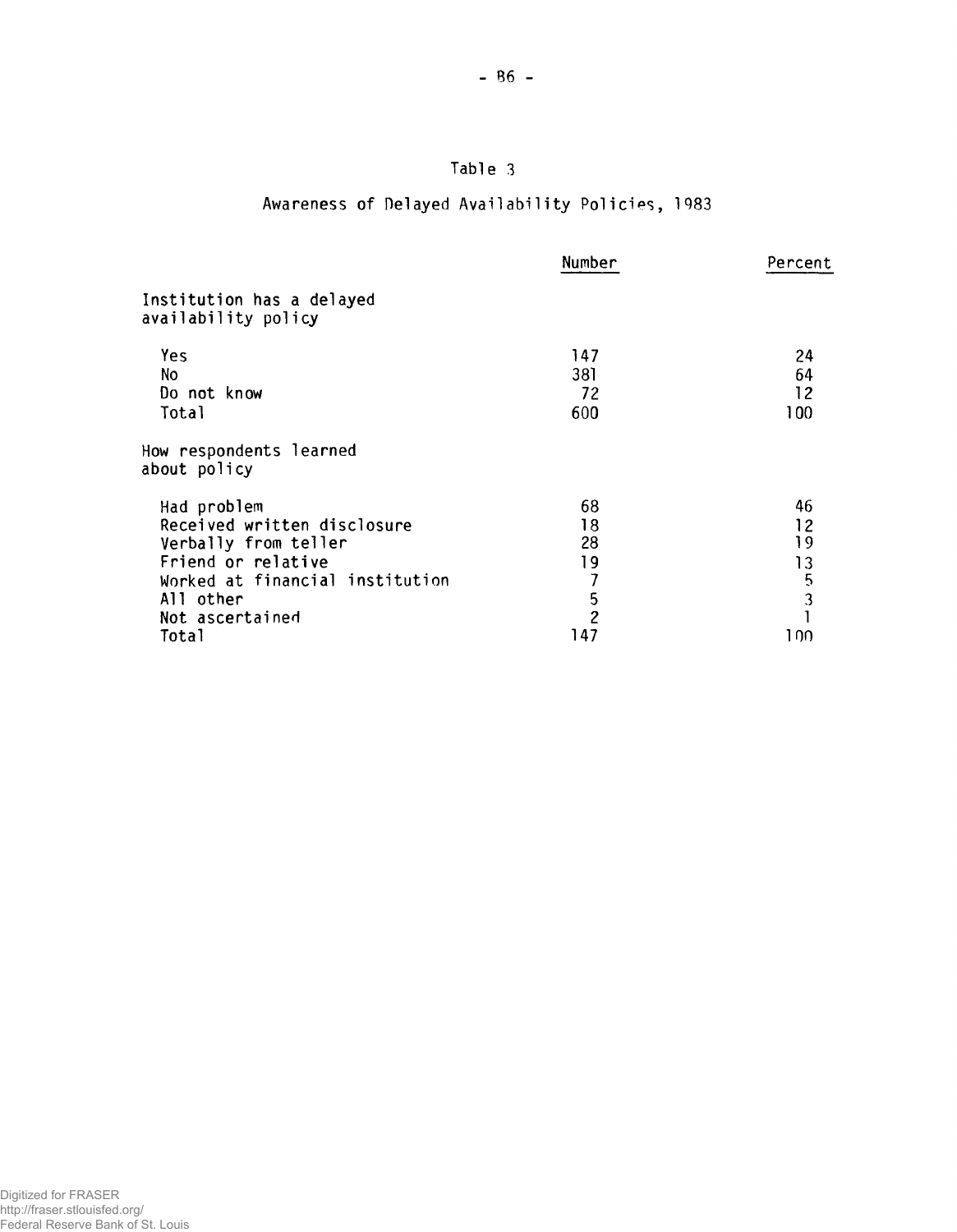Attachment C

### **The Dallas Return Item Pilot Project**

**The Dallas return item pilot, which began on February 24, 1983, consists of the following three phases:**

#### **Phase I**

**Under Phase I the Dallas Federal Reserve Bank began separately charging the payor institution for processing returned checks collected originally through the Federal Reserve. In addition, the Dallas Reserve Bank began notifying the last endorsing institution by wire that such checks of \$2,500 or more were being returned unpaid.**

**Phase I demonstrated the operational feasibility of separately charging and providing wire notice for return items collected originally through the Federal Reserve System. Additionally, Phase I of the pilot program has been favorably received by payor institutions within the Dallas Federal Reserve District.**

### **Phase II**

**Phase II consists of two stages. The first stage will begin shortly and continue through the end of 1983. During this stage, the Dallas Reserve Bank will continue processing and charging payor institutions for return checks previously handled by the Federal Reserve and continue to provide wire notifications. In addition, in this stage the Dallas Reserve Bank will do the following:**

> **In the case where both the returning institution and the institution of first deposit are located within the Dallas Federal Reserve District, the Federal Reserve will return the item and provide wire notification of large dollar items directly to the institution of first deposit.**